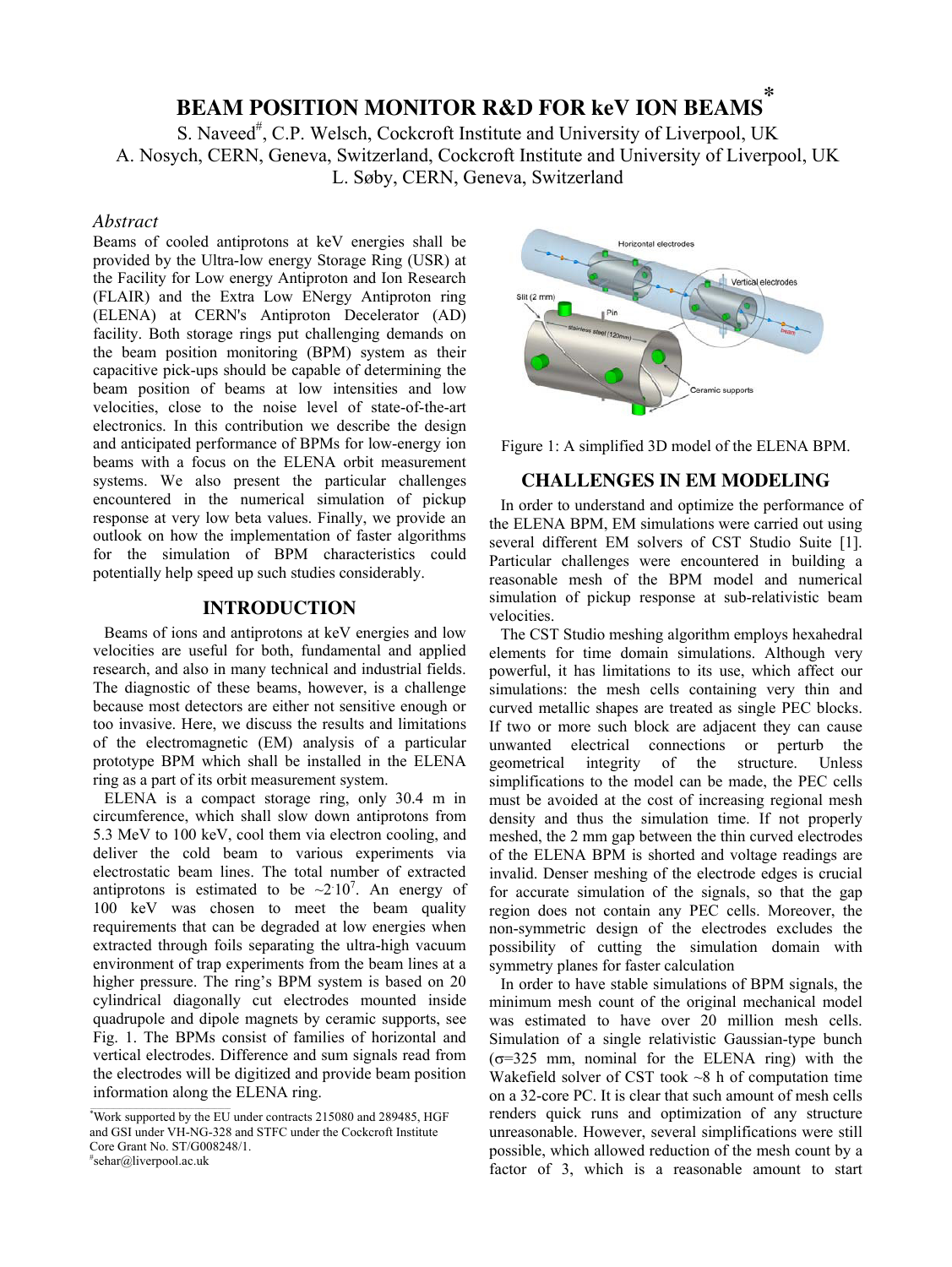convergence studies. The original mechanical design of the ELENA BPM envisaged a skew of the electrode pins and feed throughs due to space constraints inside the magnets, see Fig. 2a. Since the approximation of any tilted objects with hexahedral mesh is not recommended, a simplified 3D model of the BPM was built, having all tilted parts (feed throughs and ceramic supports) aligned with the closest coordinate axis, see Fig. 2 (b).



Figure 2: Transverse cross-sections, highlighting the difference in the mechanical and EM design.

Due to symmetry between horizontal and vertical orientation of the electrode plates, the structure was reduced to only two horizontal electrodes. In addition, the two-electrode geometry was benchmarked against a single horizontal electrode to speed up the simulation at low-beta, see Fig. 4. The mesh count of the two-electrode BPM had estimated 4 million, while a single-electrode required less than 1M elements. This simplified model allowed calculation of the signal linearity and expected output voltage as function of beam energy, the signal shape as function of beam position and shape, the pickup bandwidth and electrode capacitance, as well as the longitudinal coupling impedance and the effects from wake fields for relativistic and sub-relativistic beam velocities.

Beam-related EM simulations of low-energy instrumentation in time domain are quite different from simulating beams travelling at the speed of light [1-2]. For relativistic beams with a beta value above 0.999 the field excited by the bunch can be determined by solving a 2D electrostatic problem, which requires a very small amount of memory only. But the conventional time domain solvers become inefficient when the simulated bunch is significantly slower than the speed of light. If beta was chosen to be less than 0.999 a full 3D electrostatic problem must be solved at each time step before the wake-simulation is started. This is necessary to imprint the Eigenfield of the moving charge at the calculation domain's boundaries. Depending on the beta value and the maximum stable time step of the wake field simulation, this can be a very time- and memory consuming operation.

# **RESULTS FROM EM SIMULATIONS**

The electrode capacitance of 17.35 pF was calculated with the Electrostatic solver of CST taking into account the coupling between electrode pairs. The Particle In Cell (PIC) solver of CST was then used to excite the structure with a bunch train consisting of 1 to 3 bunches with  $\beta \leq 1$ to study the signal shape and sensitivity of the electrodes to beam position. The transient pass of a bunched beam was simulated by pencil-type bunches of nominal parameters anticipated in the ELENA ring.

To extend the pick-up bandwidth to lower frequencies, the discrete voltage monitors were loaded with 1 MOhm and were used to read the signals from BPM feed throughs. Signal linearity of horizontal electrodes to beam displacement in X and Y axis is shown in Fig. 3. It was found to be very linear up to large axial displacements from the central orbit and will be a very good basis for precision position determination.



Figure 3: Signal linearity of horizontal electrodes to beam displacement in X and Y axis.

The voltage-time signals are shown in Fig. 4 on the next page as function of  $\beta$  in one-or two-electrode geometry. The peak amplitude for the two-electrode setup is 7.8 mV, while a single electrode reads 7 mV for the same beta. The difference of 0.8 is considered as a coupling contribution from the second electrode if it is present. Note that the peak amplitude remains constant for all  $\beta$ , while the signal length changes according bunch velocity, thus shifting to low-frequency spectrum.

The Wakefield solver of CST was used to estimate the longitudinal coupling impedance and wake fields of the BPM. Fig. 5 displays the longitudinal wake potential with respect to the bunch velocity.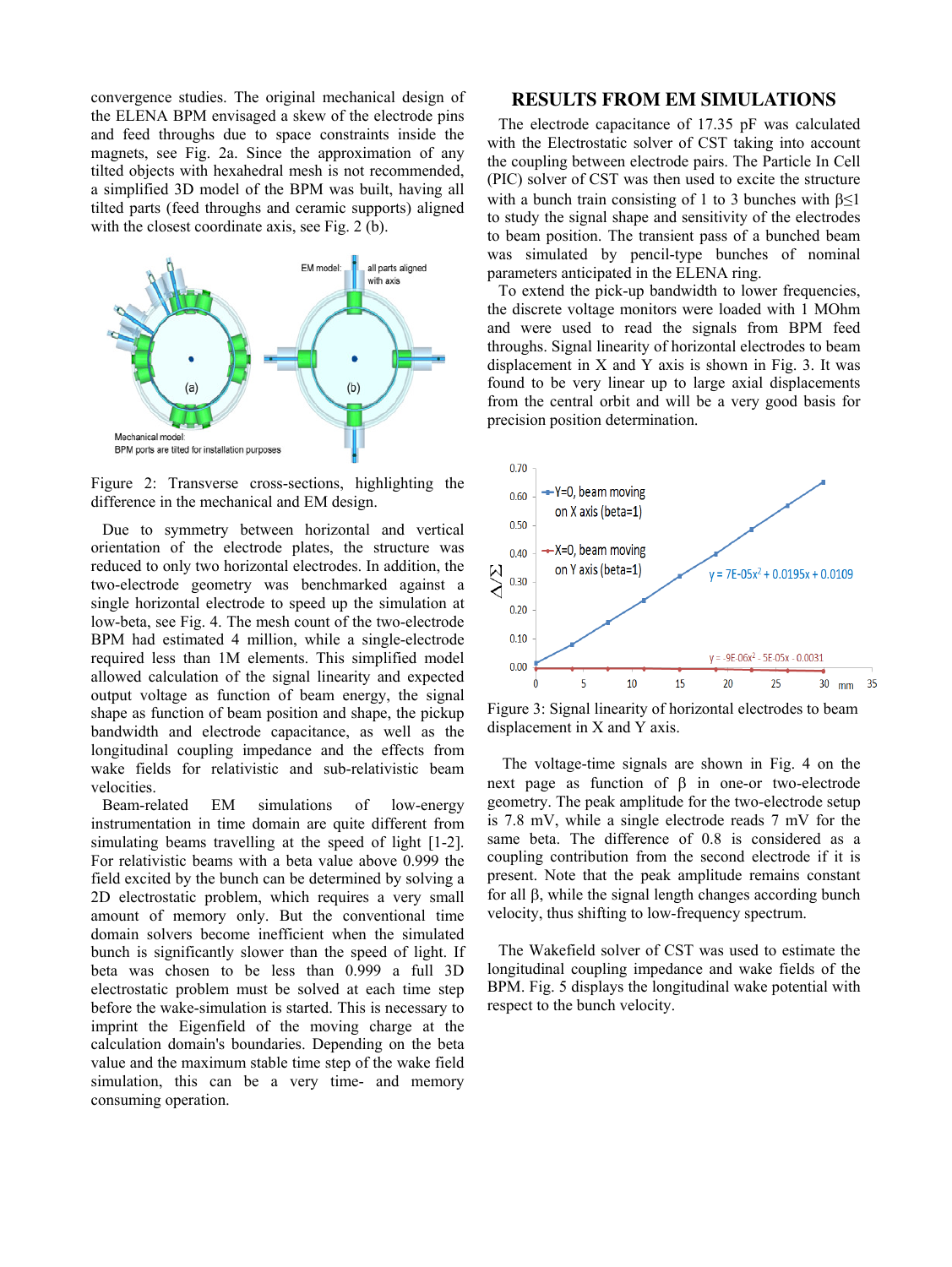

Figure 4: Simulated BPM signal in Volts as function of time for different betas; simplified pickup geometry.

In all cases the peak amplitude is very small and shows a fast attenuation of the residual field behind the bunch. This indicates that the structure does not have any impedance issues and does not interfere with the beam at frequencies involved in the bunch spectrum.



Figure 5: Longitudinal wake potential of the ELENA BPM as a function of  $\beta$ .

#### *Faster Algorithms*

As the only mesh type available in Particle Studio is the Cartesian (hexahedral) mesh, the diagonal elements and round edges in the capacitive pick up make meshing nontrivial. Particle studio enables simulations of electromagnetic fields from beams travelling at velocities much smaller than the speed of light, but such problems become complex and sometimes cannot be solved. The main limitation comes from the fact the computation time increases with decreasing  $\beta$  value. This is because the particle bunch needs to be sent from outside the simulated structure, so that no corresponding fields are present in the modeled volume at time  $t = 0$ . At  $\beta = I$  the field lines are perpendicular to the beam and the pulse can be located just at the entrance of the pickup structure. At  $\beta \ll 1$ , the computed volume needs to be significantly extended outside the defined model in z direction. Not only can this lead to an excessive number of mesh cells, but it can also cause the algorithm to fail finding a stable step size required to perform the calculations [2].

#### *Multilevel Fast Multipole Method*

Algorithms based on plane wave expansion suffer from low frequency breakdown [3], which significantly increases processing time and memory requirements, and sometimes do not reach the required stability and accuracy. Most computational time expense comes as a result from computing large complex matrix vector multiplications (MVMs). For fast and accurate solutions of real life electromagnetic problems discretized with hundreds of millions of unknowns, the implementation of a powerful algorithm, namely, the Multilevel Fast Multipole Algorithm (MLFMA), which accelerates the matrix vector product, could provide full-wave analysis of three-dimensional structures with arbitrary geometries and material properties at realistic ranges of frequencies [4], see Fig. 7. MLFMA enables the solution of even larger problems by reducing the complexity of MVMs from  $O(N^2)$  to  $O(Nlog^2N)$  [5] or  $O(NlogN)$  [6].



Figure 6: A typical simulation environment based on MLFMA [3].

MLFMA is based on recursively dividing any given region into subdomains such that a multilevel tree structure is constructed to perform fast matrix-vector multiplications (required by iterative solvers) via the factorization and diagonalization of the Green's function associated with the region. Hence, for a complicated problem involving different penetrable regions, multiple